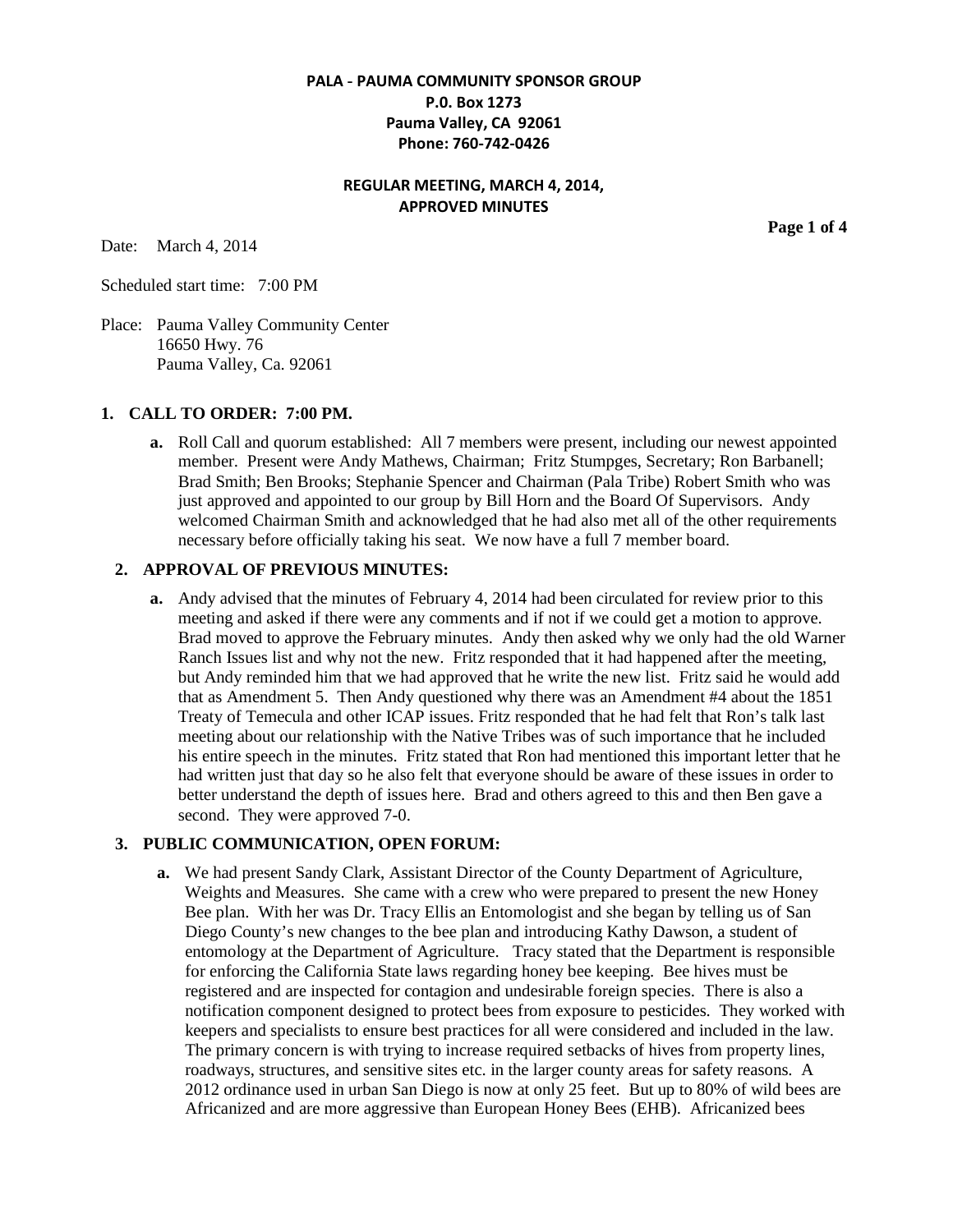(AHB) are bees that interbred with EHB. For safety reasons it has been proposed to have a new 600 foot setback from structures; effectively eliminating neighborhood beekeeping. This is why they are now proposing a two level graded setback system. The first basic, general rules would be 100, 300 and 600 feet from roadway, structure, and sensitive sites. The comprehensive would be 100, 200, and 200. Both systems would have permit specific appeals for shorter distances for those demonstrating a high competency in safe bee keeping. This proposal would satisfy the needs of bee keepers and public safety. Ben asked about Colony Collapse Disorder to which they said that we were more affected here by Varroa Mites. Andy brought up the idea of our local Native American representatives seeking assistance from these representatives to which they indicated they were available. Andy indicated that he would see that copies of their Bee Fact pamphlet got to all country club members if they could be made available to which the agreed once it is checked for accuracy.

# **4. ACTION ITEMS:28:39**

**a.** Next on the agenda we were to hear from the Department of Public Works of San Diego County. They are responsible for over 1,900 miles of county roads and are here to ask us to prioritize our small portion of the money available for our pavement resurfacing. Nyael Aragot, Project Manager with Public Works, spoke to the capital projects side. Frank Repulo is a Senior Civil Engineer with Tom Herzberger the Manager of the P.W. field operations section. Frank presented a map of our district with the county roads colored green, yellow and red for good, fair, and poor conditions. The two roads the county are proposing to maintain this year are Cole Grade from the dip through the river up to HWY 76 and South Grade road up Palomar Mountain. The Cole Grade portion is red or poor and suggested resurfacing while the Palomar road is green or good condition currently requiring only sealing for preservation. We reviewed the prioritization program which is called the PCI and of which we had copies.

Andy asked how the overall road funds were divided up to our districts. They replied that there were only about 6 million dollars in the fund for the entire county, enough for only 25 to 30 miles of resurfacing and resealing for the entire county! The money comes from the state gasoline tax. They try to evenly divide up the funds verses district road miles. This is another impossible challenge for the county; with 1900 miles needing resurfacing every 20 years they need to do about 90 miles a year but have finances for only 30! Andy and Ron mentioned ACAP's goals of working with the Native American Tribes to ensure that more of their contributions to roads remains in our area and not used elsewhere. Nyael responded that that is how it is usually done anyway, with the money being spent in the area of the casino which generated it. Brad reminded us that the concern was that the Tribal funds were put into the pool but the county does not have their required share so the projects and money languish too long going nowhere. Nyael and Stephanie refined this by saying that the funds are only obligated from the Tribes at the time but are not actually contributed until the county comes up with its share.

Andy then mentioned that we have a very high proportion of failing roads possibly because of higher local traffic conditions so how do these get prioritized? Nyael responded by saying that they will not let any of the roads fail, but he meant only in fixing the potholes not the congestion!

We have about 60 days in which to determine our suggested priorities. Andy then brought up another problem we have and that is that we and the county BOS passed measures to limit the vehicle weight / length on Cole Grade road and 6 months later there is still no signage or enforcement. Nyael said he would find out what happened.

Brad then brought up the question of Capital Improvement projects. Their submittal to us said we have only one, a proposed bridge on Cole Grade Road over the San Luis Rey River. Brad asked about its status. Nyael said he would check with Michael Long the project manager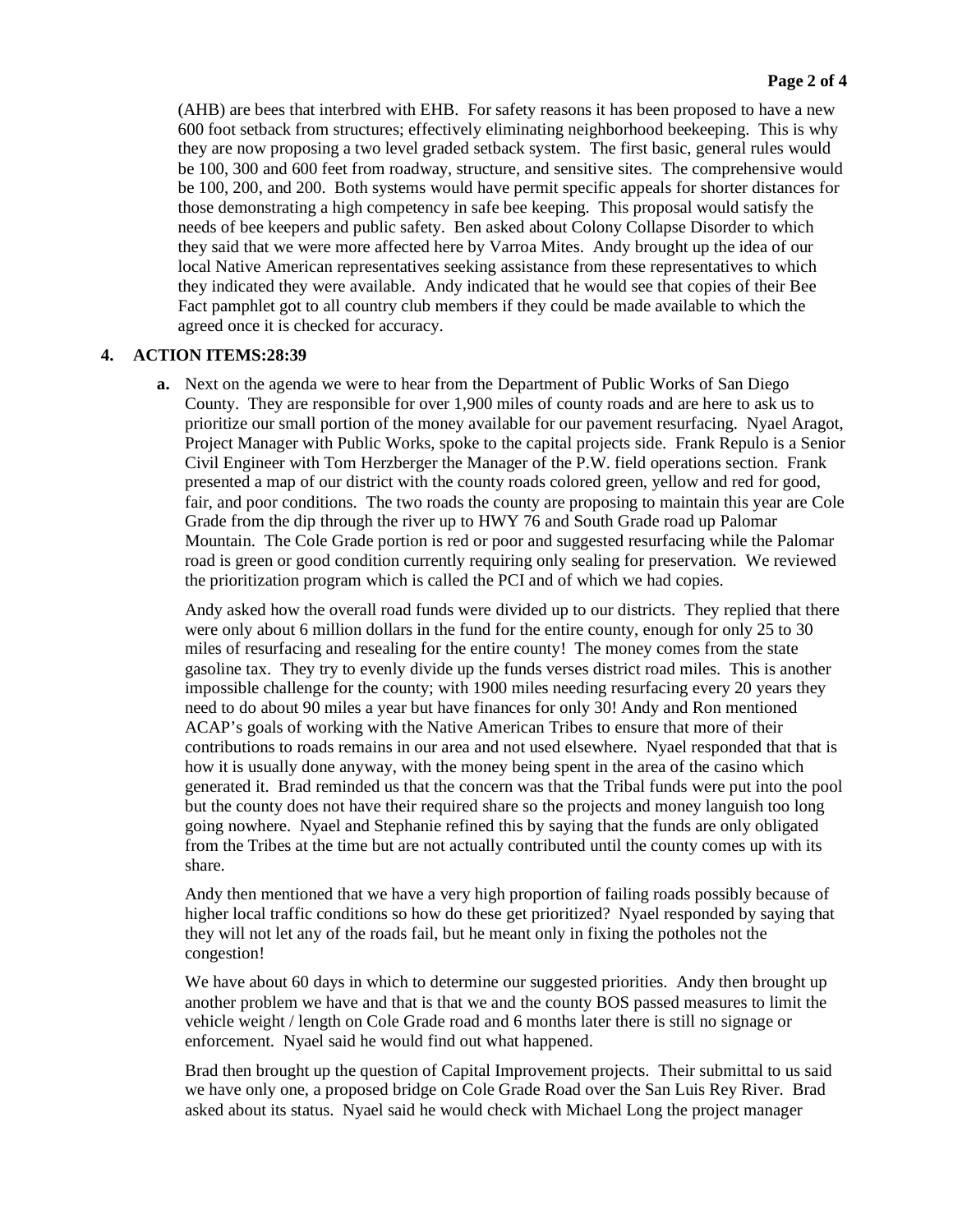for us. They are also asking us if we have additional capital projects to suggest. Andy mentioned that some share joint state and county responsibility. Andy then asked specifically about the new signalization proposed at Cole Grade Road and Hwy 76; in particular, what is the county doing to address the limited right of way on 76? Nyael said he would have to check with the Caltrans project engineer. Brad mentioned the perception that it is nearly impossible for the county to have any meaningful input into Caltrans projects to which Nayel agreed. Brad emphatically stated that what we want is for the county to be more emphatic with the state on projects which impact County Highways and our area significantly. Ron, made a motion that we have Andy summarize our concerns here stated and that it be formally responded to at some future meeting. It was seconded by Stephanie. Fritz suggested that this be added to our listed priorities requested from us. The motion passed 7-0.

**b**. Next Andy began discussion of the Rincon / Harrah's Casino Environmental Assessment (EA) which was prepared for the National Indian Gaming Commission (NIGC). He was very disappointed to not see any representatives of the Tribe who could give responsible answers; to which Stephanie and Nikki both shared their concern and to which Stephanie emphasized her inability to speak for the tribe on this issue.

We began with the fact that the new entrance intersection was proposed as a 4 lane entrance and exit and still remains as such in this new EA yet in fact was built with only 3 lanes. The tribe claims that the land is not theirs until the FTT is complete; but Andy states and shows their map which shows that the land **is** part of the project, including a large parking and storage area to the north of this intersection and also that the land at the second questioned entrance at the gas station is also shown as part of the project. After some discussion as to the possibly purposeful lack of tribal representation at this meeting we were forced to proceed on our own. Andy made a motion that he draft the requested response to the county and Indian Gaming Commission which states that we object to the EA, that it is faulty, defective, and includes misrepresentation of fact. Brad gave a second so that we could proceed with discussion. Ron suggested that we schedule a meeting with the tribe next week to iron this out. Fritz stated that he felt that the tribe did speak already by not being here, it didn't just slip their minds. Stephanie and Nikki said that wasn't true. Brad questioned the required response timing to which Andy said it was due from us and through the county by March 10. Nikki suggested that we be specific in our objections and not fault the whole document. Andy also questioned why the EA does not mention Pala-Temecula road which is one of the biggest problem traffic areas. Ron was pushing for a new changed motion and Brad, having heard the discussions, withdrew his second to the motion on the floor.

Ron tried to place a second motion on the floor for a special meeting to which it was shown could not be fit in time wise. Fritz then requested clarification as to what would be enumerated as incomplete and faulty. Andy responded that we had the information 6 months ago and then asked if he had any issues with the EA. Fritz responded that his question was of the overall purpose of this response. He stated that what was requested was approval of the use of a specific management firm and that this had nothing to do with the approval of the EA. All that could be done now was not approve the new management team and then the tribe would continue on as is with their own internal management. Andy stated that approval of the EA was required in order to approve the management agreement. Nikki stated that there was a tentative mitigation agreement with the county over the EA. After lengthy discussions we returned to the problems which all revolve around the previous stated official 5 issues. Andy restated them and we added two new concerns; the congestion on Pala Temecula Road and lack of a statement on control of noise from outdoor events to justify a non-response to "Noise". We returned to the purpose of this approval and talk of getting along and Tribal Sovereignty. Ron then summed up his new motion to be that the amended 5 issues with two new additions be sent